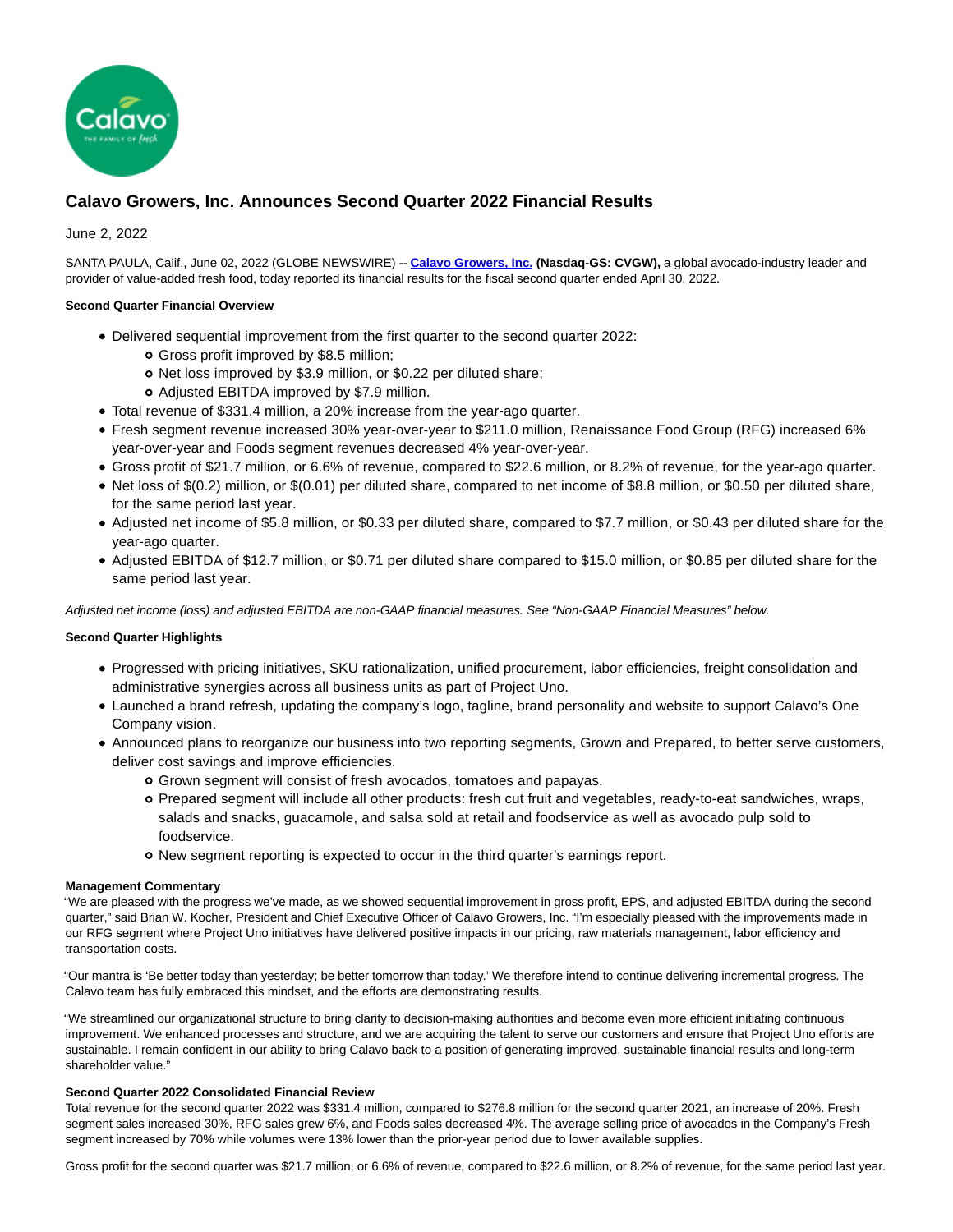Improvements in avocado margin in the quarter were offset by higher fruit costs in our Foods business.

Selling, general and administrative (SG&A) expenses for the second quarter totaled \$16.6 million, or 5.0% of revenue, compared to \$13.7 million, or 4.9% of revenue, for the same period last year. SG&A expenses were largely in line with expectations, with the year-over-year increase primarily driven by approximately \$2 million in expenses related to the business reorganization.

Net loss for the second quarter was \$(0.2) million, or \$(0.01) per share. This compares with net income of \$8.8 million, or \$0.50 per diluted share, for the same period last year.

Adjusted net income was \$5.8 million, or \$0.33 per diluted share, compared to adjusted net income of \$7.7 million, or \$0.43 per diluted share last year.

Adjusted EBITDA was \$12.7 million, or \$0.71 per diluted share, compared to \$15.0 million, or \$0.85 per diluted share for the same period last year.

#### **Balance Sheet and Liquidity**

The Company ended the quarter with \$48.1 million of total debt, which included \$41.9 million of borrowings under its line of credit and \$6.2 million of long-term obligations and finance leases. Cash and cash equivalents (unrestricted) totaled \$2.3 million as of April 30, 2022.

In the second quarter, the Company reached an agreement with its lenders to amend the existing revolving credit facility, which among other things reduces the total capacity of the facility to \$80.0 million and incorporates a borrowing base. Under the new terms of the facility, total liquidity as of April 30, 2022 was \$15.9 million, including unrestricted cash, investments, and availability under the facility, which we believe is sufficient for our working capital needs and investment plans as we continue the implementation of Project Uno and drive performance improvements across the business.

# **Second Quarter Business Segment Performance**

#### Fresh

Second quarter 2022 sales in Calavo's Fresh business segment were \$211.0 million, up from \$161.7 million for the same period last year. Avocado prices were 70% higher year-over-year and volume 13% lower, which is consistent with the reduction in imports from Mexico for the entire US market. Fresh segment gross profit for the second quarter of 2022 was \$18.2 million, or 8.6% of segment sales, compared to \$15.0 million, or 9.3% of segment sales, for the same period last year. The increase in gross profit primarily was driven by the higher avocado pricing, partially offset by the lower volume.

#### Renaissance Food Group (RFG)

RFG business segment sales in the second quarter of 2022 were \$102.2 million, up 6% from \$96.3 million in the same period last year reflecting price increases and favorable product mix, partially offset by a slight volume decrease year-over-year. Segment gross profit was \$2.2 million, down slightly from \$2.3 million the same period last year. RFG has benefited from increased pricing, improved transportation costs, enhanced materials yield and labor management.

#### Foods

Sales in the Foods segment totaled \$19.8 million for the second quarter 2022, 4% lower than \$20.7 million in the same period last year due to limited supply of fruit. Segment gross profit totaled \$1.3 million, or 6.8% of sales, for the second quarter, compared to \$5.3 million, or 25.6% of sales, for the same period last year. The decrease in gross profit for the second quarter was mainly due to year-over-year increases in fruit costs. We have been implementing price increases, raw product sourcing initiatives, labor productivity projects and freight consolidation to offset these increased costs. We expect to see benefits from these efforts continue in coming quarters.

#### **Outlook**

Calavo is conducting a search for a new chief financial officer and is working with an outside search firm and within professional networks to identify candidates. Interviews are underway, and we are moving with speed; however, finding the right person is our primary goal.

We are enthusiastic about sequential results given our Project Uno efforts, and we are optimistic that we will see ongoing profit improvement from our efforts in the third and fourth quarters, with the third quarter as our typically strongest quarter due to seasonality.

#### **Non-GAAP Financial Measures**

This press release includes non-GAAP measures such as EBITDA, adjusted EBITDA, adjusted net income and adjusted diluted EPS, which are not prepared in accordance with U.S. generally accepted accounting principles, or "GAAP."

EBITDA is defined as net income (loss) attributable to Calavo Growers, Inc. excluding (1) interest income and expense, (2) income tax (benefit) provision, (3) depreciation and amortization and (4) stock-based compensation expense. Adjusted EBITDA is EBITDA with further adjustments for (1) non-cash net losses recognized from unconsolidated entities, (2) goodwill impairment, (3) write-off of long-lived assets, (4) acquisition-related costs, (5) restructuring-related costs, including certain severance costs, (6) certain litigation and other related costs, and (7) one-time items. Adjusted EBITDA is a primary metric by which management evaluates the operating performance of the business, on which certain operating expenditures and internal budgets are based. Additionally, the Company's senior management is compensated in part on the basis of Adjusted EBITDA. The adjustments to calculate EBITDA and adjusted EBITDA are items recognized and recorded under GAAP in particular periods but might be viewed as not necessarily coinciding with the underlying business operations for the periods in which they are so recognized and recorded.

Adjusted net income is defined as net income (loss) attributable to Calavo Growers, Inc. excluding (1) non-cash net losses recognized from unconsolidated entities, (2) goodwill impairment, (3) write-off of long-lived assets, (4) acquisition-related costs, (5) restructuring-related costs, including certain severance costs, (6) certain litigation and other related costs, and (7) one-time items. Adjusted net income and the related measure of adjusted diluted EPS exclude certain items that are recognized and recorded under GAAP in particular periods but might be viewed as not necessarily coinciding with the underlying business operations for the periods in which they are so recognized and recorded. We believe adjusted net income affords investors a different view of the overall financial performance of the Company than adjusted EBITDA and the GAAP measure of net income (loss) attributable to Calavo Growers, Inc.

Reconciliations of non-GAAP financial measures to the most directly comparable GAAP financial measures are provided in the financial tables that accompany this release.

Items are considered one-time in nature if they are non-recurring, infrequent or unusual and have not occurred in the past two years or are not expected to recur in the next two years, in accordance with SEC rules. One-time items are identified in the notes to the reconciliations in the financial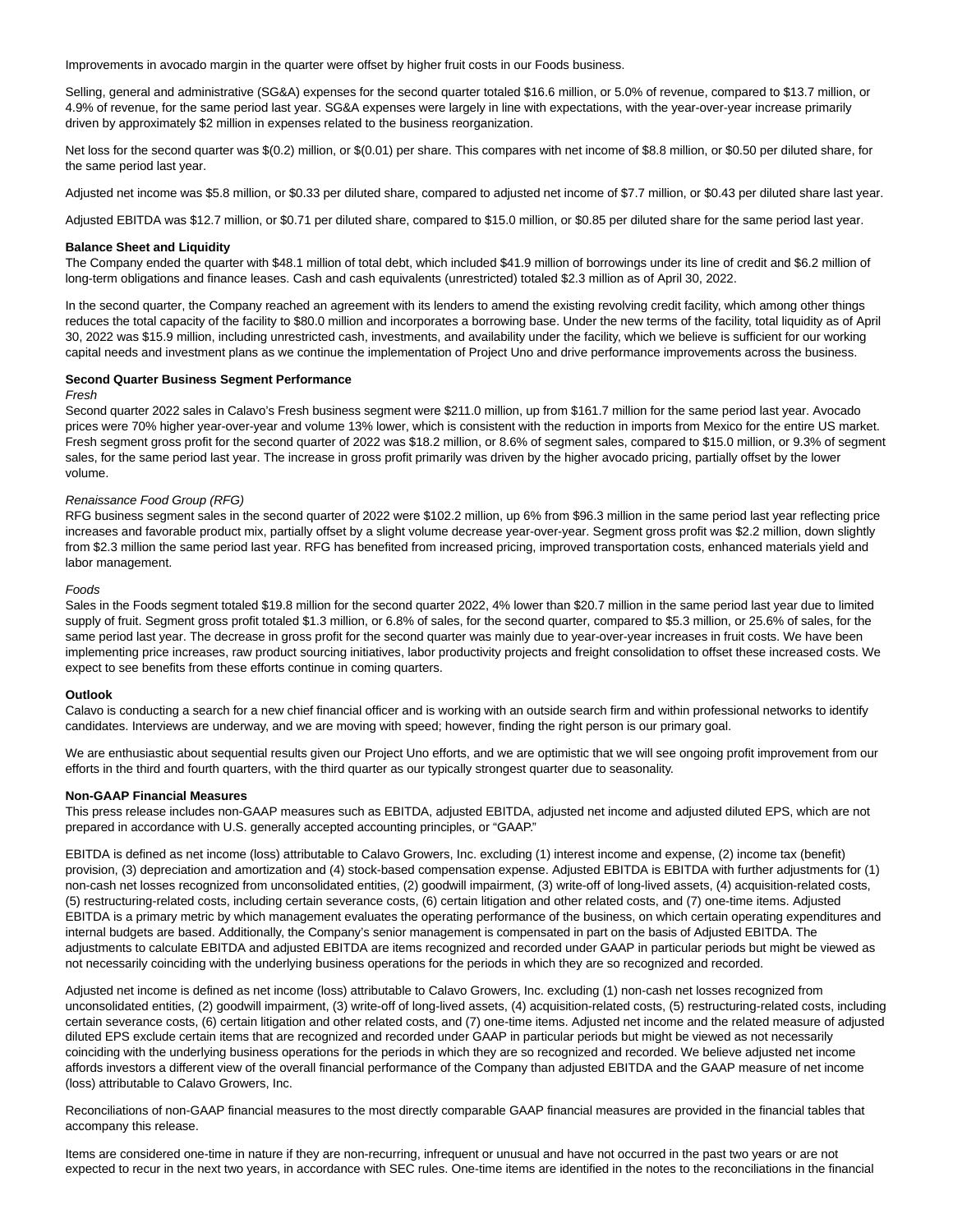tables that accompany this release.

Non-GAAP information should be considered as supplemental in nature and not as a substitute for, or superior to, any measure of performance prepared in accordance with GAAP. None of these metrics are presented as measures of liquidity. The way the Company measures EBITDA, adjusted EBITDA, adjusted net income and adjusted diluted EPS may not be comparable to similarly titled measures presented by other companies and may not be identical to corresponding measures used in Company agreements.

#### **Conference Call and Webcast**

Calavo will host a conference call, today at 5:00 pm ET/2:00 pm PT to discuss its financial results. The conference call may be accessed by dialing 877-407-3982 (domestic) or 201-493-6780 (international) with conference ID: 13730081. A live audio webcast of the call also will be available on the Investor Relations section of Calavo's website at [Events & Presentations | Calavo Growers, Inc. a](https://www.globenewswire.com/Tracker?data=_nxC_HpZQ4G3UJSgYyhiODBeey_ghzUioOihQKn58VKjWJsKH-143Q7PV9u4eZZ43oixXFimeEFBL3IEj_izGVSlUBUvbb-KAFDu_Bvh4jcpKaSPfbXTKIipYJa-xpjocBQ9kG5bmogrimIhQs_WdaAcFVi4KJRCzYnmmMsOceNRDRhiVMEMoT2-ecNzw8tZ)nd will be archived for replay.

## **About Calavo Growers, Inc.**

Calavo Growers, Inc. (Nasdaq: CVGW) is a global leader in quality produce, including avocados, tomatoes and papayas, and a pioneer of healthy fresh-cut fruit, vegetables and prepared foods. Calavo products are sold under the trusted Calavo brand name, proprietary sub-brands, private label and store brands.

Founded in 1924, Calavo has a rich culture of constant innovation, sustainable practices and market growth. The company serves retail grocery, foodservice, club stores, mass merchandisers, food distributors and wholesalers worldwide. Calavo is headquartered in Santa Paula, California, with processing plants and packing facilities throughout the U.S. and Mexico. Learn more about The Family of Fresh™ a[t calavo.com.](https://www.globenewswire.com/Tracker?data=TCi3HaBEQiOQR06UEW1j0KIhbW-Rl-e_P3qi9nxVXG2h_TWEjXaO4T4AFM4kNZ4Lu89tT14c_pVaIYHL6A8G7g==)

### **Safe Harbor Statement**

This press release contains statements relating to future events and results of Calavo (including certain projections and business trends) that are "forward-looking statements," as defined in the Private Securities Litigation Reform Act of 1995, that involve risks, uncertainties and assumptions. These statements are based on our current expectations and are not promises or guarantees. If any of the risks or uncertainties ever materialize or the assumptions prove incorrect, the results of Calavo may differ materially from those expressed or implied by such forward-looking statements and assumptions. The use of words such as "anticipates," "estimates," "expects," "projects," "intends," "plans" and "believes," among others, generally identify forward-looking statements. Risks and uncertainties that may cause our actual results to be materially different from any future results expressed or implied by the forward-looking statements include, but are not limited to, the following: the impact of Project Uno initiatives on our business, results of operations, and financial condition, including uncertainty as to whether the desired effects will be achieved; the impact of the COVID-19 pandemic on our business, results of operations, and financial condition, including, but not limited to, disruptions in the manufacturing of our products and the operations of the related supply chains supporting our ability to deliver our products to consumers, impacts on our employees and uncertainty regarding our ability to implement health and safety measures for our employees, uncertainties regarding consumer demand for our products, impact on our food service customers, increased costs, the impact of governmental trade restrictions imposed as a result of COVID-19 and the possible adverse impact of COVID-19 on our goodwill and other intangible assets; our ability to raise prices, particularly in our RFG and Foods segments, to offset increases in costs of goods sold, and the impact of such price increases on future net sales; seasonality of our business; sensitivity of our business to changes in market prices of avocados and other agricultural products and other raw materials including fuel, packaging and paper; potential disruptions to our supply chain; risks associated with potential future acquisitions, including integration; potential exposure to data breaches and other cyber-attacks on our systems or those of our suppliers or customers; dependence on large customers; dependence on key personnel, including personnel that have not yet been hired, and the ability of our future management team to work together successfully; potential for labor disputes; reliance on co-packers for a portion of our production needs; competitive pressures, including from foreign growers; risks of recalls and food-related injuries to our customers; changing consumer preferences; the impact of environmental regulations, including those related to climate change; risks associated with the environment and climate change, especially as they may affect our sources of supply; our ability to develop and transition new products and services and enhance existing products and services to meet customer needs; risks associated with doing business internationally (including possible restrictive U.S. and foreign governmental actions, such as restrictions on transfers of funds and COVID-19 and trade protection measures such as import/export/customs duties, tariffs and/or quotas and currency fluctuations); risks associated with receivables from, loans to and/or equity investments in unconsolidated entities; volatility in the value of our common stock; the impact of macroeconomic trends and events; and the resolution of pending investigations, legal claims and tax disputes, including an assessment imposed by the Mexican Tax Administrative Service (the "SAT") and our defenses against collection activities commenced by the SAT.

For a further discussion of these risks and uncertainties and other risks and uncertainties that we face, please see the risk factors described in our most recent Annual Report on Form 10-K filed with the Securities and Exchange Commission and any subsequent updates that may be contained in our Quarterly Reports on Form 10-Q and other filings with the Securities and Exchange Commission. Forward-looking statements contained in this press release are made only as of the date of this press release, and we undertake no obligation to update or revise the forward-looking statements, whether as a result of new information, future events or otherwise.

**Investor Contact Media Contact** Financial Profiles, Inc. Calavo Growers, Inc. [calavo@finprofiles.com](mailto:calavo@finprofiles.com) [Thomas.Federl@calavo.com](mailto:Thomas.Federl@calavo.com) 310-622-8246 843-801-4174

Julie Kegley, Senior Vice President Thomas Federl, VP Communications, Marketing & ESG

# **CALAVO GROWERS, INC. CONSOLIDATED CONDENSED BALANCE SHEETS (UNAUDITED) (in thousands)**

| April 30, | October 31, |
|-----------|-------------|
| 2022      | 2021        |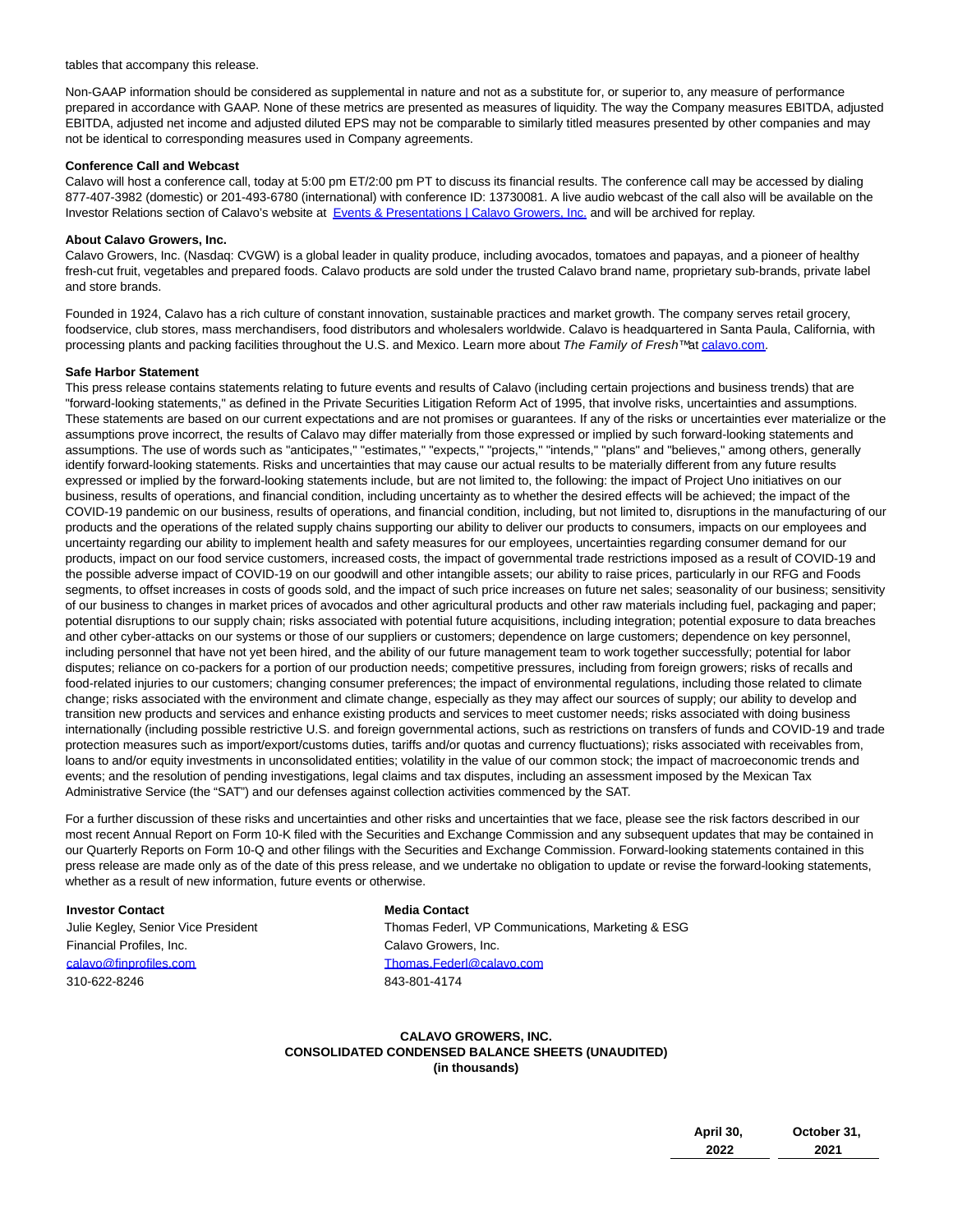| <b>Assets</b>                                                                                   |                  |               |
|-------------------------------------------------------------------------------------------------|------------------|---------------|
| Current assets:                                                                                 |                  |               |
| Cash and cash equivalents                                                                       | \$<br>$2,317$ \$ | 1,885         |
| Restricted cash                                                                                 | 949              | 970           |
| Accounts receivable, net of allowances of \$4,569 (2022) and \$4,816 (2021)                     | 103,153          | 78,866        |
| Inventories                                                                                     | 53,617           | 40,757        |
| Prepaid expenses and other current assets                                                       | 9,333            | 11,946        |
| Advances to suppliers                                                                           | 7,904            | 6,693         |
| Income taxes receivable                                                                         | 8,664            | 11,524        |
| Total current assets                                                                            | 185,937          | 152,641       |
| Property, plant, and equipment, net                                                             | 114,778          | 118,280       |
| Operating lease right-of-use assets                                                             | 57,042           | 59,842        |
| Investment in Limoneira Company                                                                 | 20,027           | 27,055        |
| Investments in unconsolidated entities                                                          | 3,802            | 4,346         |
| Deferred income taxes                                                                           | 5,316            | 5,316         |
| Goodwill                                                                                        | 28,653           | 28,653        |
| Intangibles, net                                                                                | 7,992            | 8,769         |
| Other assets                                                                                    | 44,745           | 40,500        |
|                                                                                                 | \$<br>468,292    | \$<br>445,402 |
| Liabilities and shareholders' equity                                                            |                  |               |
| <b>Current liabilities:</b>                                                                     |                  |               |
| Payable to growers                                                                              | \$<br>52,105 \$  | 23,033        |
| Trade accounts payable                                                                          | 18,639           | 9,794         |
| Accrued expenses                                                                                | 50,086           | 42,063        |
| Dividend payable                                                                                |                  | 20,330        |
| Other current liabilities                                                                       | 11,000           | 11,000        |
| Current portion of operating leases                                                             | 6,879            | 6,817         |
| Current portion of long-term obligations and finance leases                                     | 1,539            | 1,587         |
| Total current liabilities                                                                       | 140,248          | 114,624       |
| Long-term liabilities:                                                                          |                  |               |
| Borrowings pursuant to credit facilities, long-term                                             | 41,900           | 37,700        |
| Long-term operating leases, less current portion                                                | 54,760           | 57,561        |
| Long-term obligations and finance leases, less current portion                                  | 4,647            | 5,553         |
| Other long-term liabilities                                                                     | 2,970            | 3,081         |
| Total long-term liabilities                                                                     | 104,277          | 103,895       |
| Commitments and contingencies                                                                   |                  |               |
| Shareholders' equity:                                                                           |                  |               |
| Common stock (\$0.001 par value, 100,000 shares authorized; 17,742 and 17,686 shares issued and |                  |               |
| outstanding as of April 30, 2022 and October 31, 2021, respectively)                            | 18               | 18            |
| Additional paid-in capital                                                                      | 169,453          | 168,133       |
| Noncontrolling interest                                                                         | 1,166            | 1,368         |
| Retained earnings                                                                               | 53,130           | 57,364        |
| Total shareholders' equity                                                                      | 223,767          | 226,883       |
|                                                                                                 | \$<br>468,292 \$ | 445,402       |

#### **CALAVO GROWERS, INC. CONSOLIDATED CONDENSED STATEMENTS OF OPERATIONS (UNAUDITED) (in thousands, except per share amounts)**

|                                                                |    | Three months ended | April 30, |         |   |         | Six months ended<br>April 30, |         |  |
|----------------------------------------------------------------|----|--------------------|-----------|---------|---|---------|-------------------------------|---------|--|
|                                                                |    | 2022               |           | 2021    |   | 2022    |                               | 2021    |  |
| Net sales                                                      | \$ | 331.418            | \$        | 276.821 | S | 605.510 | S                             | 497,399 |  |
| Cost of sales                                                  |    | 309,677            |           | 254,221 |   | 570,541 |                               | 456,960 |  |
| Gross profit                                                   |    | 21,741             |           | 22,600  |   | 34,969  |                               | 40,439  |  |
| Selling, general and administrative                            |    | 16.605             |           | 13.683  |   | 31,853  |                               | 27,857  |  |
| Expenses related to Mexican tax matters                        |    | 478                |           |         |   | 845     |                               |         |  |
| Impairment and charges related to RFG Florida facility closure |    | 305                |           |         |   | 959     |                               |         |  |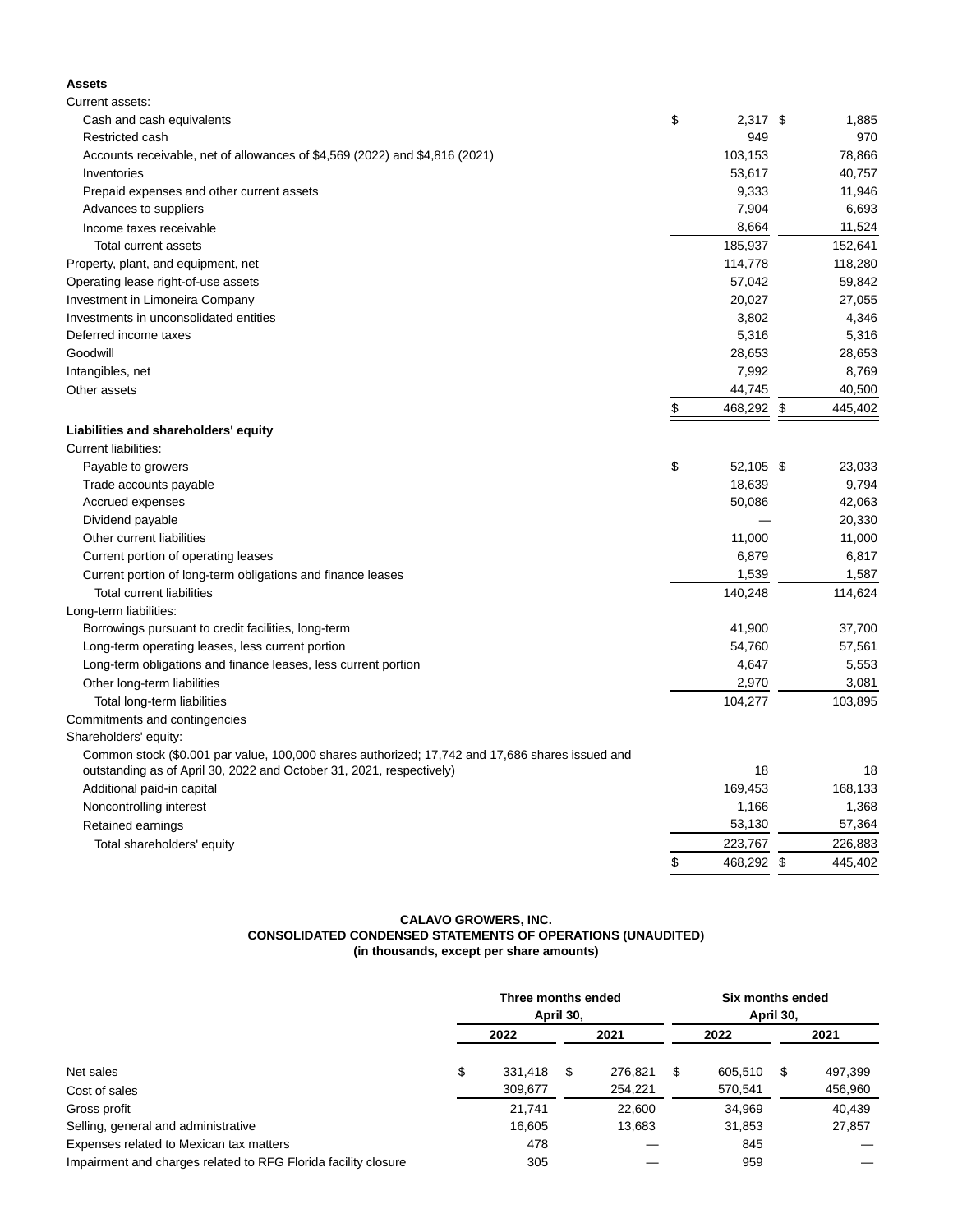| Gain on sale of Temecula packinghouse                                      | (54)    |   | (54)     |   | (108)    |    | (108)    |
|----------------------------------------------------------------------------|---------|---|----------|---|----------|----|----------|
| Operating income                                                           | 4,407   |   | 8,971    |   | 1,420    |    | 12,690   |
| Interest expense                                                           | (460)   |   | (191)    |   | (787)    |    | (365)    |
| Other income, net                                                          | 496     |   | 411      |   | 1,155    |    | 612      |
| Unrealized net gain (loss) on Limoneira shares                             | (4,898) |   | 3,506    |   | (7,028)  |    | 7,095    |
| Income (loss) before income taxes and loss from unconsolidated<br>entities | (455)   |   | 12,697   |   | (5,240)  |    | 20,032   |
| Income tax (provision) benefit                                             | 187     |   | (2,772)  |   | 1,347    |    | (4, 715) |
| Net loss from unconsolidated entities                                      | (8)     |   | (1, 131) |   | (543)    |    | (1,286)  |
| Net income (loss)                                                          | (276)   |   | 8,794    |   | (4, 436) |    | 14,031   |
| Add: Net loss attributable to noncontrolling interest                      | 85      |   | 47       |   | 202      |    | 87       |
| Net income (loss) attributable to Calavo Growers, Inc.                     | (191)   | S | 8,841    |   | (4,234)  | \$ | 14,118   |
| Calavo Growers, Inc.'s net income (loss) per share:                        |         |   |          |   |          |    |          |
| Basic                                                                      | (0.01)  | S | 0.50     | S | (0.24)   | S  | 0.80     |
| <b>Diluted</b>                                                             | (0.01)  | S | 0.50     |   | (0.24)   | \$ | 0.80     |
| Number of shares used in per share computation:                            |         |   |          |   |          |    |          |
| Basic                                                                      | 17,664  |   | 17,619   |   | 17,659   |    | 17,609   |
| <b>Diluted</b>                                                             | 17,664  |   | 17,679   |   | 17,659   |    | 17,668   |

# **CALAVO GROWERS, INC. NET SALES AND GROSS PROFIT BY BUSINESS SEGMENT (UNAUDITED) (in thousands)**

|                                   | Fresh         |            |                                          |              | Calavo | Interco.       |    |         |  |
|-----------------------------------|---------------|------------|------------------------------------------|--------------|--------|----------------|----|---------|--|
|                                   | products      | <b>RFG</b> |                                          | <b>Foods</b> |        | Elimins.       |    | Total   |  |
|                                   |               |            | (All amounts are presented in thousands) |              |        |                |    |         |  |
| Three months ended April 30, 2022 |               |            |                                          |              |        |                |    |         |  |
| Net sales                         | \$<br>210.997 | \$         | 102.159                                  | \$           | 19,815 | \$<br>(1, 553) | \$ | 331,418 |  |
| Cost of sales                     | 192,841       |            | 99,915                                   |              | 18,474 | (1,553)        |    | 309,677 |  |
| Gross profit                      | 18,156        |            | 2,244                                    |              | 1,341  |                |    | 21,741  |  |
| Three months ended April 30, 2021 |               |            |                                          |              |        |                |    |         |  |
| Net sales                         | \$<br>161,686 | \$         | 96,289                                   | \$           | 20.736 | \$<br>(1,890)  | S  | 276,821 |  |
| Cost of sales                     | 146,678       |            | 94,001                                   |              | 15,432 | (1,890)        |    | 254,221 |  |
| Gross profit                      | 15,008        |            | 2,288                                    |              | 5,304  |                |    | 22,600  |  |

|                                 |    | Fresh                                    |    |            |   | Calavo<br>Interco. |    |          |    |         |  |  |  |  |
|---------------------------------|----|------------------------------------------|----|------------|---|--------------------|----|----------|----|---------|--|--|--|--|
|                                 |    | products                                 |    | <b>RFG</b> |   | <b>Foods</b>       |    | Elimins. |    | Total   |  |  |  |  |
|                                 |    | (All amounts are presented in thousands) |    |            |   |                    |    |          |    |         |  |  |  |  |
| Six months ended April 30, 2022 |    |                                          |    |            |   |                    |    |          |    |         |  |  |  |  |
| Net sales                       | \$ | 373.582                                  | \$ | 197.923    | S | 36.943             | \$ | (2,938)  | \$ | 605,510 |  |  |  |  |
| Cost of sales                   |    | 343,760                                  |    | 196.331    |   | 33,388             |    | (2,938)  |    | 570,541 |  |  |  |  |
| Gross profit                    |    | 29,822                                   |    | 1,592      |   | 3,555              | \$ |          |    | 34,969  |  |  |  |  |
| Six months ended April 30, 2021 |    |                                          |    |            |   |                    |    |          |    |         |  |  |  |  |
| Net sales                       | \$ | 277.145                                  | \$ | 186.595    | S | 37.194             | \$ | (3,535)  | \$ | 497,399 |  |  |  |  |
| Cost of sales                   |    | 248,992                                  |    | 184,329    |   | 27,174             |    | (3,535)  |    | 456,960 |  |  |  |  |
| Gross profit                    |    | 28,153                                   |    | 2,266      |   | 10,020             | S  |          |    | 40,439  |  |  |  |  |

For the three months ended April 30, 2022 and 2021, intercompany sales and cost of sales of \$0.5 million and \$0.7 million between Fresh products and RFG were eliminated. For the three months ended April 30, 2022 and 2021, intercompany sales and cost of sales of \$1.1 million and \$1.2 million between Calavo Foods and RFG were eliminated. For the six months ended April 30, 2022 and 2021, intercompany sales and cost of sales of \$1.1 million and \$1.2 million between Fresh products and RFG were eliminated. For the six months ended April 30, 2022 and 2021, intercompany sales and cost of sales of \$1.8 million and \$2.3 million between Calavo Foods and RFG were eliminated.

# **CALAVO GROWERS, INC.**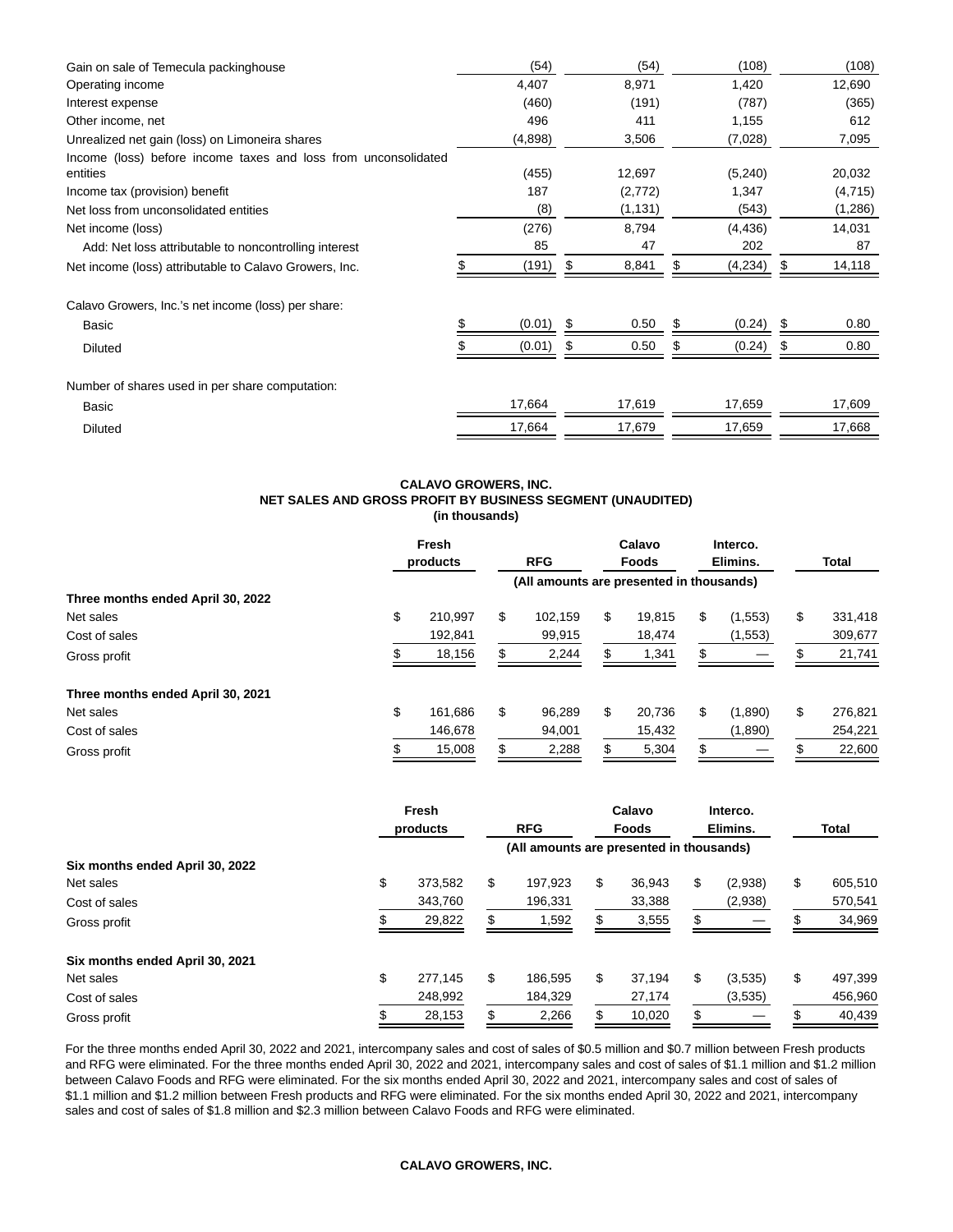# **RECONCILIATION OF ADJUSTED NET INCOME AND EPS (UNAUDITED) (in thousands, except per share amounts)**

The following table presents adjusted net income and adjusted diluted EPS, each a non-GAAP measure, and reconciles them to net income (loss) attributable to Calavo Growers, Inc., and Diluted EPS, which are the most directly comparable GAAP measures. See "Non-GAAP Financial Measures" earlier in this release.

|                                                                         | Three months ended<br>April 30, |         |    |         |     | Six months ended<br>April 30, |      |         |  |  |
|-------------------------------------------------------------------------|---------------------------------|---------|----|---------|-----|-------------------------------|------|---------|--|--|
|                                                                         |                                 | 2022    |    | 2021    |     | 2022                          |      | 2021    |  |  |
| Net income (loss) attributable to Calavo Growers, Inc.                  | \$                              | (191)   | \$ | 8,841   | \$  | (4,234)                       | - \$ | 14,118  |  |  |
| Non-GAAP adjustments:                                                   |                                 |         |    |         |     |                               |      |         |  |  |
| Non-cash losses recognized from unconsolidated entities (a)             |                                 | 8       |    | 1,131   |     | 543                           |      | 1,286   |  |  |
| Loss from Fresh Realm and other related expenses (b)                    |                                 |         |    | 50      |     |                               |      | 11      |  |  |
| Acquisition costs (c)                                                   |                                 |         |    |         |     |                               |      | 262     |  |  |
| Net (gain) loss on Limoneira shares (d)                                 |                                 | 4,898   |    | (3,506) |     | 7,028                         |      | (7,095) |  |  |
| RFG rent expense add back (e)                                           |                                 | 108     |    | 108     |     | 216                           |      | 216     |  |  |
| Restructure costs - consulting, management recruiting and severance (f) |                                 | 2,157   |    | 685     |     | 3,275                         |      | 685     |  |  |
| Mexican tax matters (g)                                                 |                                 | 478     |    |         |     | 845                           |      |         |  |  |
| Impairment and charges related to closure of RFG Florida facility (h)   |                                 | 305     |    |         |     | 959                           |      |         |  |  |
| Tax impact of adjustments (i)                                           |                                 | (1,979) |    | 367     |     | (3,217)                       |      | 1,166   |  |  |
| Adjusted net income attributed to Calavo Growers, Inc.                  |                                 | 5,784   |    | 7,676   |     | 5,415                         |      | 10,649  |  |  |
| Calavo Growers, Inc.'s net income (loss) per share:                     |                                 |         |    |         |     |                               |      |         |  |  |
| Diluted EPS (GAAP)                                                      |                                 | (0.01)  | \$ | 0.50    | -\$ | (0.24)                        | \$   | 0.80    |  |  |
| <b>Adjusted Diluted EPS</b>                                             |                                 | 0.33    |    | 0.43    | S   | 0.31                          | S    | 0.60    |  |  |
| Number of shares used in per share computation:                         |                                 |         |    |         |     |                               |      |         |  |  |
| <b>Diluted</b>                                                          |                                 | 17,756  |    | 17,679  |     | 17,718                        |      | 17,668  |  |  |

(a) For the three months ended April 30, 2022 and 2021, we realized losses from Agricola Don Memo totaling less than \$0.1 million and \$1.1 million. For the six months ended April 30, 2022 and 2021, we realized losses from Agricola Don Memo totaling less than \$0.5 million and \$1.3 million. (b) We had professional fees related to the FreshRealm Separation Agreement for the three and six months ended April 30, 2021. Partially offsetting this expense, as part of the FreshRealm Separation Agreement, we received \$0.1 million of previously reserved receivables for the six months ended April 30, 2021.

(c) For the six months ended April 30, 2021, we incurred professional service costs related to a considered but non-consummated acquisition. (d) For the three months ended April 30, 2022 and 2021, we recorded \$4.9 million in unrealized losses and \$3.5 million in unrealized gains related to these mark-to-market adjustments, respectively. For the six months ended April 30, 2022 and 2021, we recorded \$7.0 million in unrealized losses and \$7.1 million in unrealized gains related to these mark-to-market adjustments, respectively.

(e) For the three months ended April 30, 2022 and 2021, we incurred \$0.1 million related to rent paid for RFG corporate office space that we have vacated and plan to sublease. For the six months ended April 30, 2022 and 2021, we incurred \$0.2 million related to rent paid for RFG corporate office space that we have vacated and plan to sublease.

(f) For the three and six months ended April 30, 2022, we recorded \$0.7 million and \$1.8 million of consulting expenses related to an enterprise-wide strategic business operations study conducted by a third-party management consulting organization for the purpose of restructuring to improve the profitability of the organization and efficiency of our operations. In addition, for the three and six months ended April 30, 2022, we recorded \$1.3 million of severance accrual related to the Project Uno restructuring. For the three months and six months ended April 30, 2021, we recorded higher stock-based compensation for the early vesting of restricted stock for the retirement of our former Chief Executive Officer and Board member. (g) For the three and six months ended April 30, 2022, we incurred \$0.5 million and \$0.8 million of related professional fees related to the Mexican tax matters. For further information see Note 7 to the consolidated condensed financial statements included in our Quarterly Report filed with the Securities and Exchange Commission for the period ending April 30, 2022.

(h) On October 18, 2021, we announced the closure of RFG's food processing operations at our Green Cove Springs (near Jacksonville), Florida facility, as part of our Project Uno profit improvement program. As of November 15, the Green Cove facility of RFG has ceased operations. We incurred \$0.3 million and \$1.0 million of expenses for the three and six months ended April 30, 2022, related to the closure of this facility. (i) Tax impact of non-GAAP adjustments are based on effective year-to-date tax rates.

# **CALAVO GROWERS, INC. RECONCILIATION OF EBITDA AND ADJUSTED EBITDA (UNAUDITED) (in thousands, except per share amounts)**

The following table presents EBITDA and adjusted EBITDA, each a non-GAAP measure, and reconciles them to net income (loss) attributable to Calavo Growers, Inc., which is the most directly comparable GAAP measure. See "Non-GAAP Financial Measures" earlier in this release.